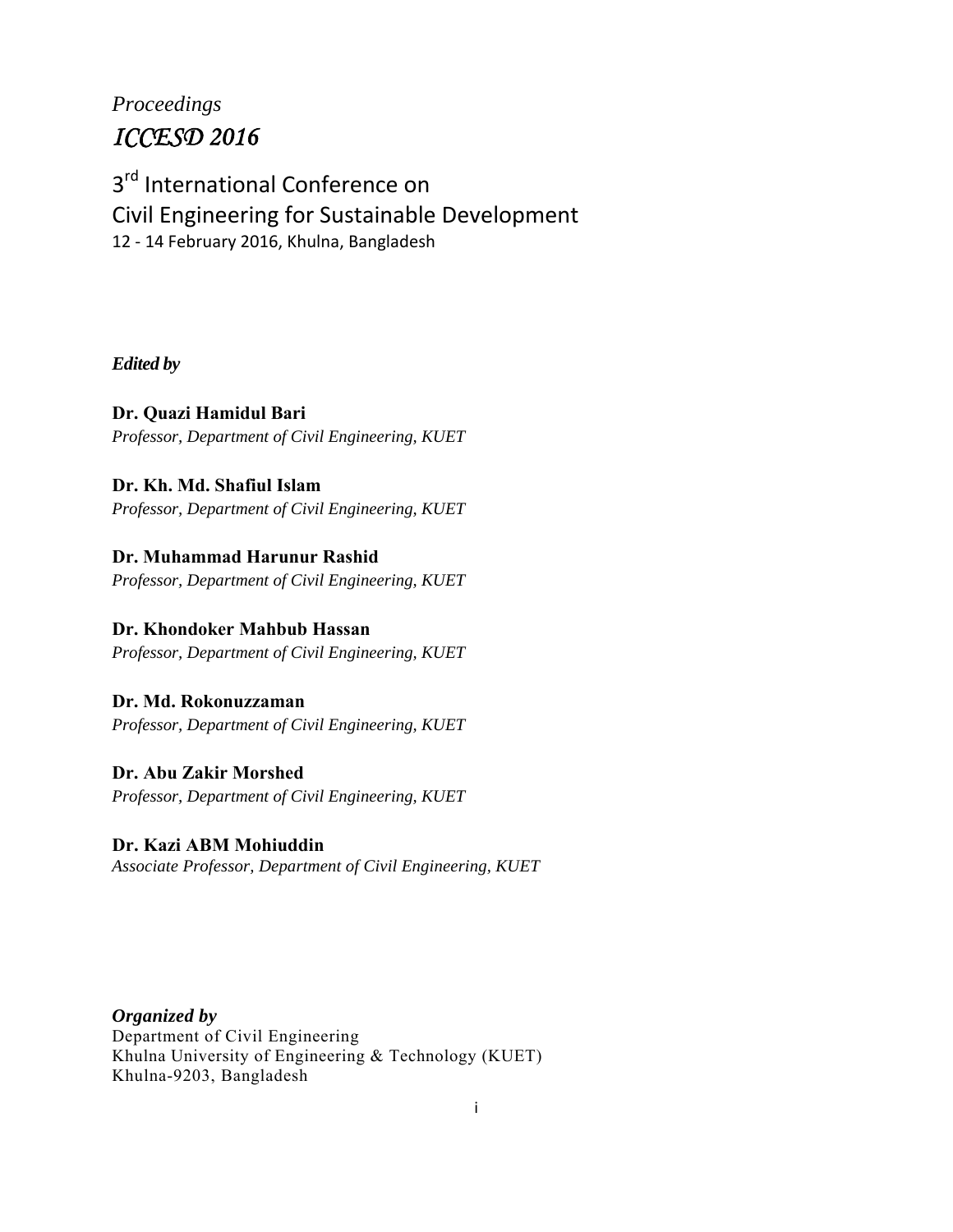#### **First published in February 2016**

*ICCESD 2016*, the 3<sup>rd</sup> International Conference on Civil Engineering for Sustainable Development was organized by the Department of Civil Engineering, Khulna University of Engineering & Technology, Bangladesh.

#### *Published by*

*ICCESD 2016*  Department of Civil Engineering Khulna University of Engineering & Technology Khulna-9203, Bangladesh Tel: 880-41-769468, Ext. 200, Fax: 880-41-774780 E-mail: editor@iccesd.com Website: www.iccesd.com

*The contents of the proceedings may be reproduced by individual/governmental/non‐ governmental organizations for non‐commercial/academic/research purposes with appropriate acknowledgement*. *Any other form of reproduction, storage in a retrieval system or transmission by any means for commercial purposes requires prior permission from ICCESD*.

Copyright © *ICCESD,*  ISBN: 978-984-34-0264-6 (Printed Proceedings of Executive Summary) 978-984-34-0265-3 (CD-ROM proceedings of Full Paper)

*Executive Summaries are available in printed proceedings (300 Copies) Full papers are available in CD-ROM proceedings* 

*Cover Design Dr. Muhammad Harunur Rashid, Mr. Md. Kamrul Ahsan & Mr. Sagar Ghos Khulna University of Engineering & Technology, Bangladesh* 

*Page Layout Dr. Abu Zakir Morshed, Dr. Kazi ABM Mohiuddin, Mr. Ismail Saifullah & Mr. A.S.M. Riyad Khulna University of Engineering & Technology, Bangladesh*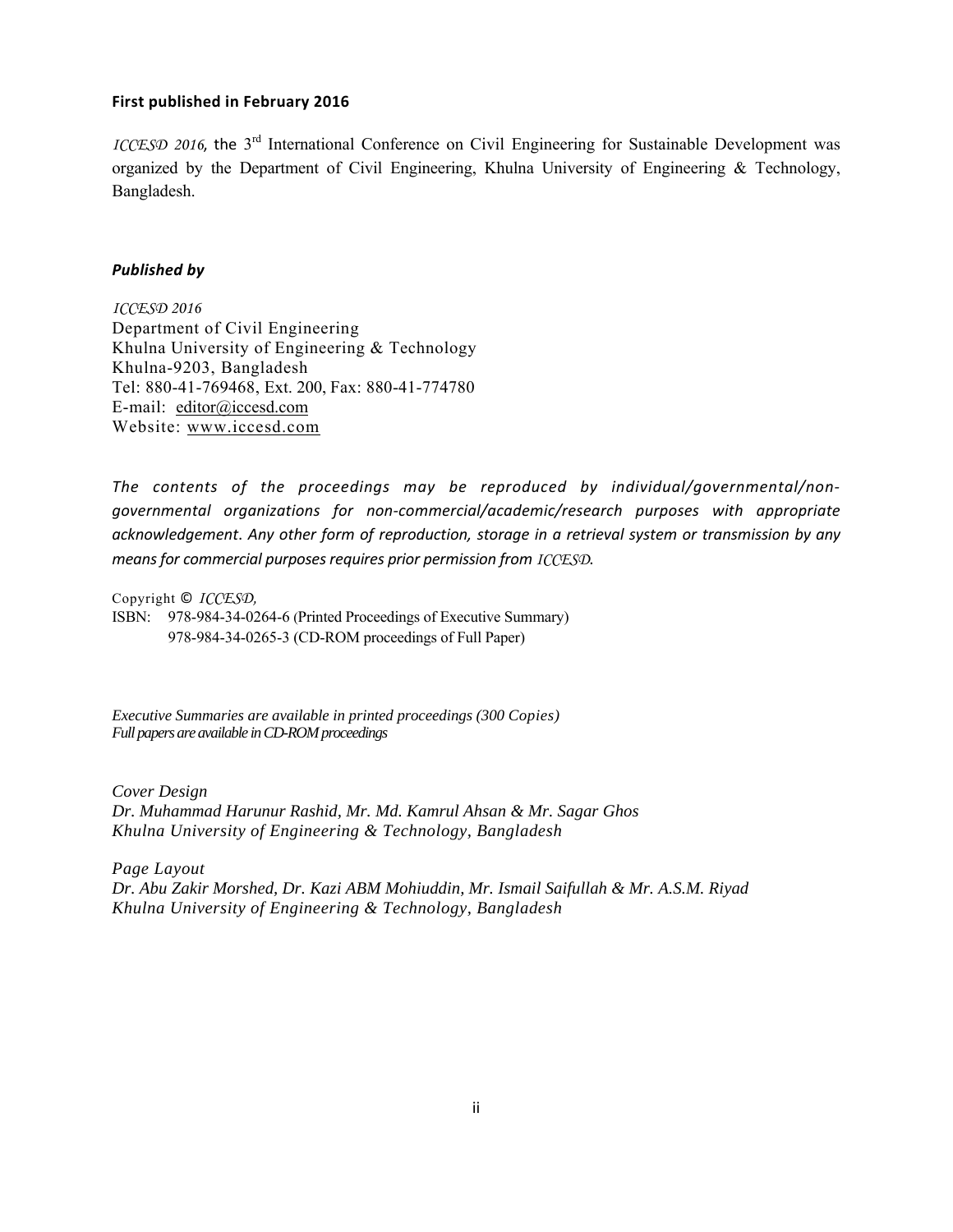### *ICCESD 2016*

# 3<sup>rd</sup> International Conference on Civil Engineering for Sustainable Development

#### **Chairman of the Conference**

*Dr. Md. Keramat Ali Molla Professor Department of Civil Engineering Khulna University of Engineering & Technology, Bangladesh* 

#### **Secretary of the Conference**

*Dr. Abu Zakir Morshed Professor Department of Civil Engineering Khulna University of Engineering & Technology, Bangladesh* 

#### **International Advisory Board**

*Prof. Dr. Md. Keramat Ali Molla (Bangladesh), Prof. Dr. Muhammed Alamgir (Bangladesh), Prof. Dr. A.M.M. Safiullah (Bangladesh), Prof. Dr. Md. Monowar Hossain (Bangladesh), Prof. Dr. Md. Delwar Hossain (Bangladesh), Prof. Dr. Tarif Uddin Ahmed (Bangladesh), Prof. Dr. Akhtarul Islam Chowdhury (Bangladesh), Prof. Dr. Raffaello Cossu (Italy), Prof. Dr. Yixin Shao (Canada), Prof. Dr. Wan Hashim Wan Ibrahim (Malaysia), Prof. Dr. Worsak Kanok Nukulchai (Thailand), Prof. Dr. Tamon Ueda (Japan), Prof. Dr. Takashi Hosoda (Japan), Prof. Dr. Jun Nakajima (Japan), Prof. Dr. Teruyuki Fukuhara (Japan), Prof. Dr. Toshinori Sakai (Japan), Prof. Dr. Masahiko Sekine (Japan), Prof. Dr. Paulo B. Lourenco (Portugal), Prof. Dr. Umamahesh V Nanduri (India), Dr. Ichiro Kimura (Japan), Dr. Md. Ataur Rahman (Australia), Dr. Md. Asadul Haque (Australia), Dr. Sk. Faiz Uddin Ahmed (Australia), Dr. Oskar Modin (Sweden), Dr. Md. Zahid Hossain (USA).* 

#### **Scientific & Technical Committee**

*Prof. Dr. Md. Keramat Ali Molla, KUET (Bangladesh), Prof. Dr. Md. Monjur Hossain, KUET (Bangladesh), Prof. Dr. Md. Abul Bashar, KUET (Bangladesh), Prof. Dr. Quazi Hamidul Bari, KUET (Bangladesh), Prof. Dr. Quazi Sazzad Hossain, KUET (Bangladesh), Prof. Dr. Kh. Md. Shafiul Islam, KUET (Bangladesh), Prof. Dr. Md. Saiful Islam, KUET (Bangladesh), Prof. Dr. Muhammad Harunur Rashid, KUET (Bangladesh), Prof. Dr. Kh. Mahbub Hassan, KUET (Bangladesh), Prof. Dr. Md. Shahjahan Ali, KUET (Bangladesh), Prof. Dr. S.M. Moniruzzaman, KUET (Bangladesh), Prof. Dr. Md. Rokonuzzaman, KUET (Bangladesh), Prof. Dr. Abu Zakir Morshed, KUET (Bangladesh), Dr. Kazi ABM Mohiuddin, KUET (Bangladesh), Dr. Md. Jahir Uddin, KUET (Bangladesh), Prof. Dr. Md. Rezaul Karim, IUT (Bangladesh), Prof. Dr. Jun Nakajima, Ritsumeikan University (Japan), Prof. Dr. Pere Roca Fabregat, UPC (Spain), Prof. Dr. Raquib Ahsan, BUET (Bangladesh), Prof. Dr. Md. Saiful Islam, CUET (Bangladesh), Prof. Dr. Abul Kalam Azad, KU (Bangladesh), Prof. Dr. Ali Gul Qureshi, Kyoto University (Japan), Prof. Dr. Md. Niamul Bari, RUET (Bangladesh), Prof. Dr. S. Onda, Kyoto University (Japan).* 

#### **Organizing Committee**

*Prof. Dr. Md. Keramat Ali Molla, KUET, Prof. Dr. Md. Monjur Hossain, KUET, Prof. Dr. Md. Abul Bashar, KUET, Prof. Dr. Quazi Hamidul Bari, KUET, Prof. Dr. Quazi Sazzad Hossain, KUET, Prof. Dr. Kh. Md. Shafiul Islam, KUE), Prof. Dr. Md. Saiful Islam, KUET), Prof. Dr. Muhammad Harunur Rashid, KUET, Prof. Dr. Kh. Mahbub Hassan, KUET, Prof. Dr. Md. Shahjahan Ali, KUET, Prof. Dr. S.M. Moniruzzaman, KUET, Prof. Dr. Md. Rokonuzzaman, KUET, Prof. Dr. Abu Zakir Morshed, KUET, Dr. Kazi ABM Mohiuddin, KUET, Mr. Md. Ataur Rahman, KUET, Mr. Md. Humayun Kabir, KUET, Dr. Md. Jahir Uddin, KUET, Mr. Mir Abdul Kuddus, KUET, Mr. H.M. Iqbal Mahmud, KUET, Dr. Md. Rafizul Islam, KUET, Mr. Md. Atiqul Islam, KUET, Mr. Ismail Saifullah, KUET, Mr. Grytan Sarkar, KUET, Mr. Milon Kanti Howlader, KUET, Mr. Md. Khalekuzzaman, KUET, Mr. Md. Ashiqur Rahman, KUET, Mr. Masum Shaikh, KUET, Mr. Md. Kamrul Ahsan, KUET, Mr. Md. Shafiqul Islam, KUET, Mr. Sagar Ghos, KUET, Mr. Mahmudul Hasan Mizan, KUET, Ms. Bayshakhi Deb Nath, KUET, Mr. A.S.M. Riyad, KUET, Mr. Sheikh Shakib, KUET.*